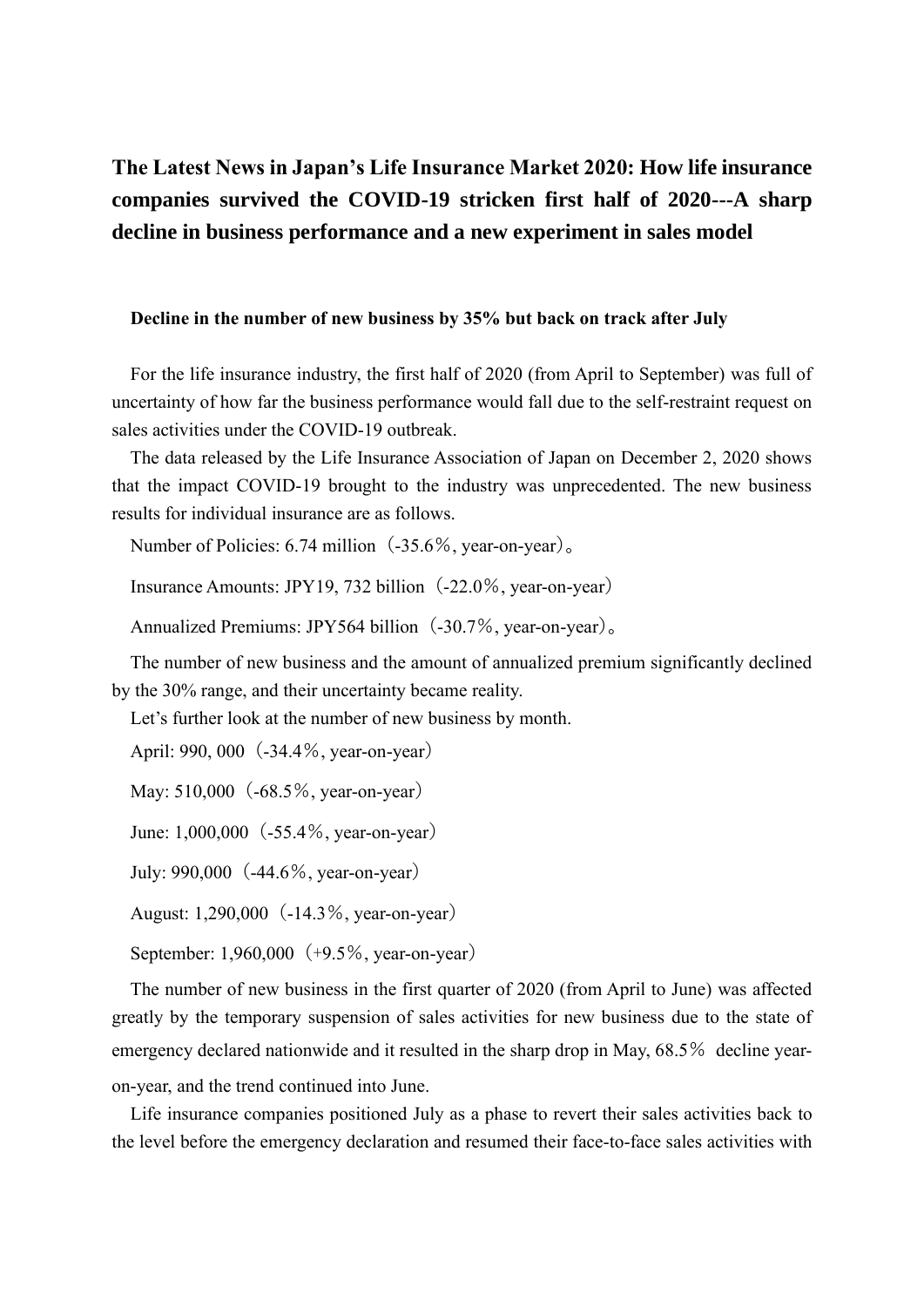the customers who agreed to meet with them face-to-face.

With the face-to-face sales activities returning to normal, the number of new business hitting the bottom in May recovered in September, the sales exceeded that of the same month last year.

How do life insurance companies perceive the business results in the first half of 2020?

"When it comes to the annualized premium, number of policies, and face amount for new business, they declined because of the drop of sales between April and June when we voluntary refrained from sales activities. Although it has been recovering since July, it gravely affected the business and resulted in the negative during the first half year."

During the financial result briefing for the first half year on November 24 last year, Nippon Life Insurance Company summarized the new business performance as above. Breaking down its total annualized premiums for the first half of the year, which is JPY114.8 billion, by quarterly, the amount increased from JPY 39.3 billion for the first quarter, 63% decline yearon-year, to JPY 75.5 billion for the second quarter, 24% decline year-on-year.

Other life insurance companies also have confidence on the gradual recovery trend and commented as follows.

"We voluntarily refrained from sales activities companywide in April and May last year, and got back to business in the areas except 19 prefectures in June. We have been gradually resumed face-to-face sales since July and the level has returned to the one before the coronavirus spread," said Meiji Yasuda Life Insurance Company.

Sumitomo Life Insurance Company said, "The annualized premiums for the new business in the first quarter decreased by 26.0% on year-on-year basis due to the drop in sales led by the voluntary restraint on sales calls and the decrease in the number of customers visiting our insurance agencies."

While the performance result for the new business significantly declined, each life insurance company's annualized premiums and face amount in force, on the contrary, only slightly decreased. This is because that the in-force amounts are mostly composed of existing policies so the loss of new business had little effect on them.

"Stress test was undertaken to assess the level of solvency margin ratio under the worst-case scenario, and we concluded that the profit structure would be maintained without taking any special measures. Sales measures are determined accordingly."

Fukoku Mutual Life Insurance Company shows confidence in its business operation carried out soundly.

## **Full utilization of LINE WORKS for non-face-to-face activities**

How to increase the number of customer touchpoints---in the midst of COVID-19 pandemic,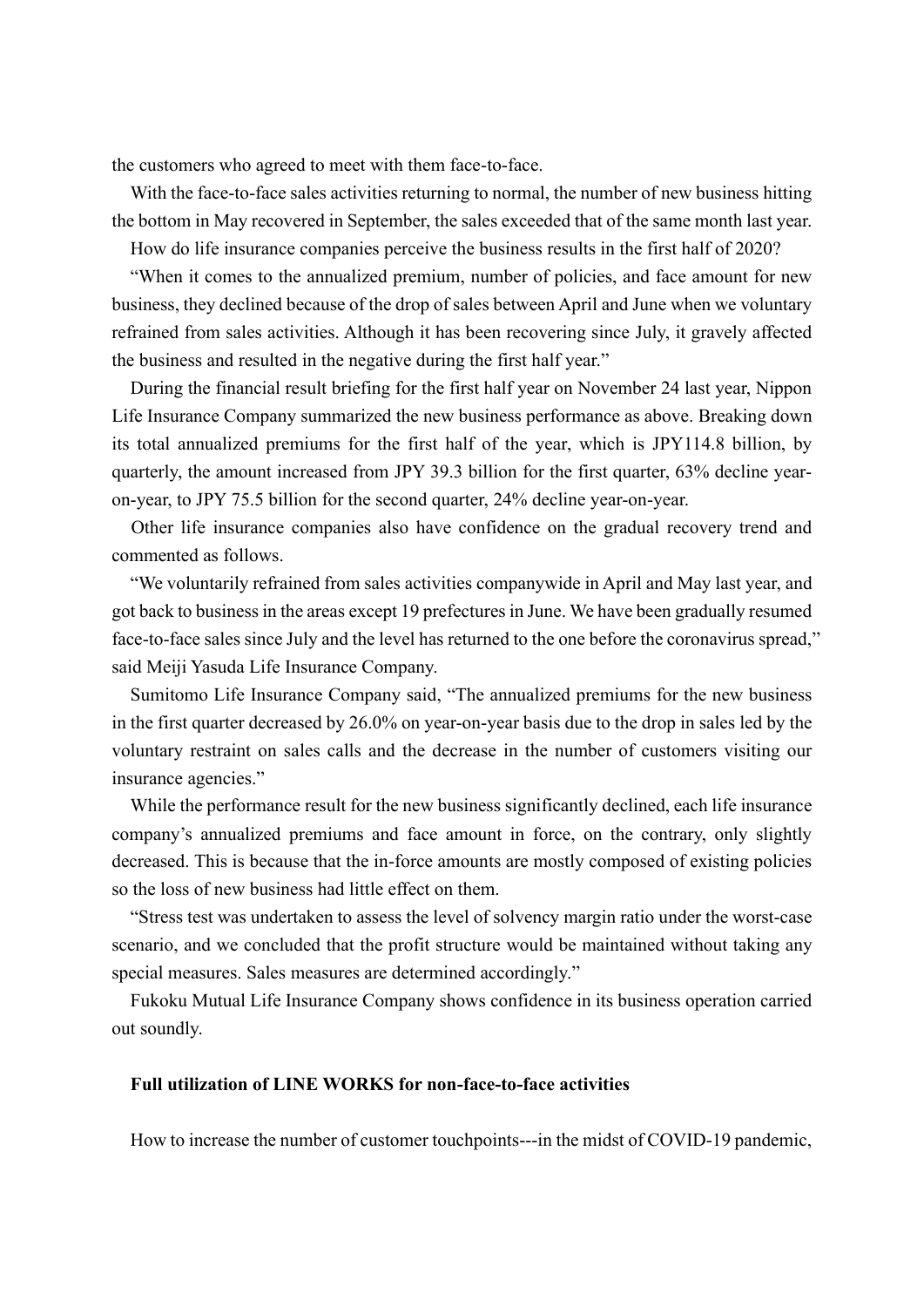even after life insurance companies resumed their normal operation, this is on the top of their agenda and each company has worked on it, repeating trial and error.

① How to construct non-face-to-face activities without meeting customers directly.

② How to combine newly adopted non-face-to-face activities with conventional face-toface activities to bring out the most productive result.

These are the some of the points and utilization of digital tools is the key to non-face-to-face activities. Let's look at Nippon Life's example.

Last April: Providing sales agents with N-Phone come with the function to look at policyholder information, LINE WORKS to manage a schedule, and so on. Through LINE WORKS, sales agents can exchange text messages with policyholders.

June: Installing educational application on N-Phone. Sales agents then on can browse a wide range of educational materials. A sales roleplay exercise function by which AI automatically judges the effectiveness of agent's proposal was added to N-Phone.

July: LINE ID collection campaign.

September: Installing LINE WORKS on sales agents' TASKALL tablets and also adding a function to send insurance proposals.

November: Enabling to send digital product brochures to policyholders and potential customers through LINE.

Nippon Life put a lot of effort into functionality of a smartphone. Behind this is the increase in the number of smartphone application users in April and May by 47.5% compared to the same period last year because of COVID-19.

Last August, Nippon Life provided exclusive services for policyholders and added a push notification function and redesigned its website to a mobile friendly one in December. Another help line will be added by March.

A one-stop service which enables customers to do any paperwork and contact a sales agent in charge, Nissay Life Plaza, and a call center will be available in the future.

As such, Nippon Life is proceeding with the projects to diversify digital contact points and trying its best to strengthen the relationship with its customers.

Fukoku Life added WebX, a web conferencing application, to its sales agents' tablets called PlanDo in late May. The application was used for employee gatherings such as morning assemblies, meetings and trainings by September but it has started to be used for meetings with customers as well since September.

Fukoku Life has been focusing on digital marketing on educational endowment insurance since 2019. Favorable results have appeared to be brought by online meetings with customers little by little.

Digital marketing for educational endowment insurance is completed with agents visiting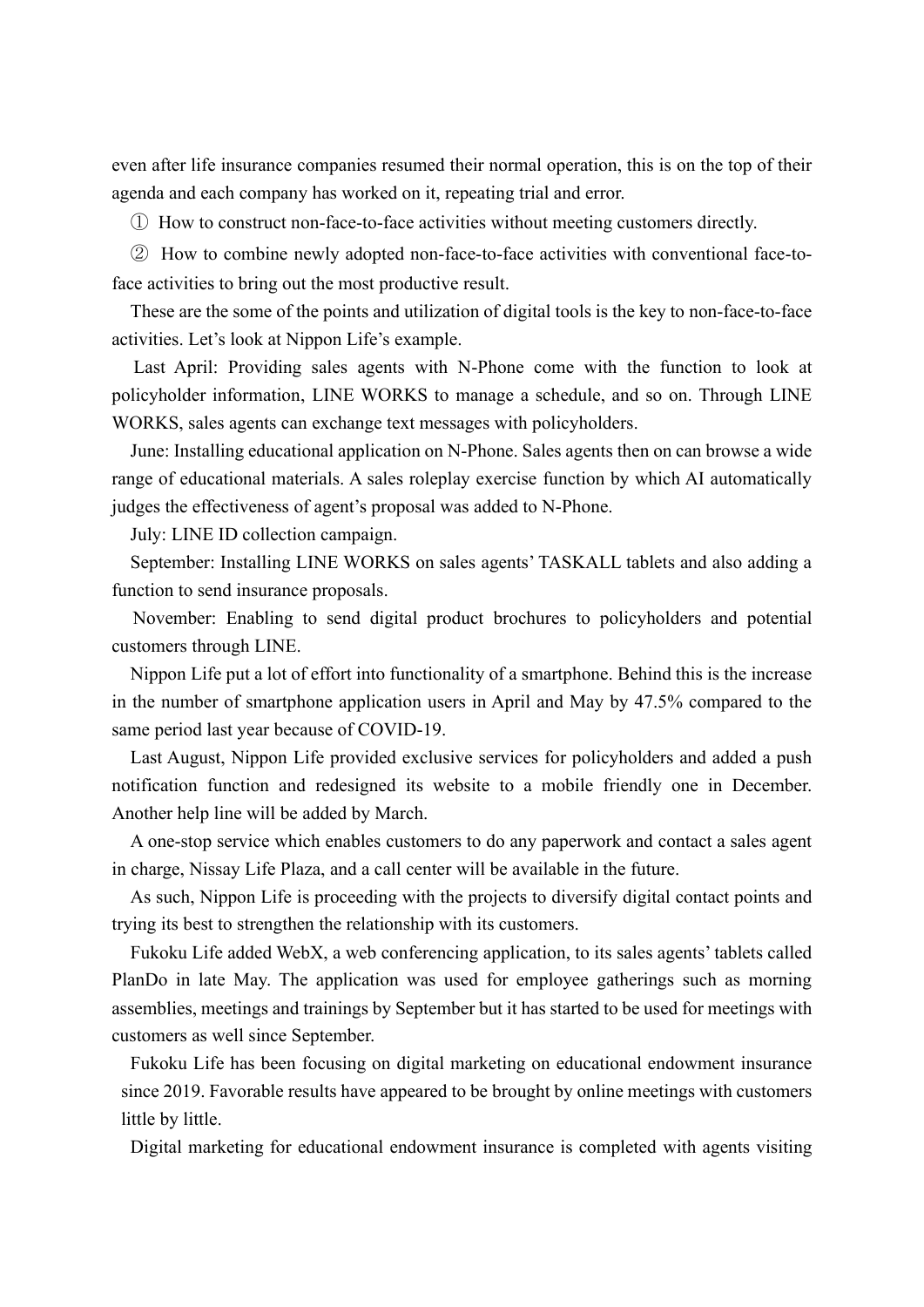the customers who requested product information materials through website after making an appointment with them.

"However, if there isn't enough relationship built between a person who requested materials and a sales agent, it is most likely that this potential customer refuses to meet the agent in person under the COVID-19 pandemic. To avoid this kind of opportunity loss, online meeting has been brought in. Through the online session, an agent thoroughly explains insurance products and concludes a contract without meeting in person," said Fukoku Life.

A monthly number of new business for educational endowment insurance products is between 2,000 and 3,000. 200 to 300 contracts, 10% of the total monthly contracts, are through digital marketing and furthermore,  $20 \sim 30$  contracts, another 10% of contracts through digital marketing are concluded through online meetings, which are expected to increase in the future.

# **Digital brochures help customers better understand products, hence a better sales efficiency**

Contacting policyholders or potential customers, making appointments with them, and then visiting them---these were the sales procedures taken by Meiji Yasuda Life. However, the company has been producing better results taking following sales activities, by adding nonface-to-face sales activities to the conventional sales procedure.

① Contact policyholders or potential customers, who have already been acquainted, through LINE or email.

② Provide digital brochures to policyholders or potential customers who ask for information first.

③ Policyholders or potential customers check products by going through brochures in advance.

Meiji Yasuda emphasizes its success as "Because the customers have preliminary knowledge of the products, the meeting time gets shorter, so that sales efficiency goes up."

Life insurance companies have started to experiment in a sales meeting with customers by bringing in specialists in tax, finance and underwriting section of a headquarter to a meeting with digital tools.

The assist offered by the head office in providing non-face-to-face support to the sales section will produce a higher level of consulting to customers, which in turn will result in better customer satisfaction---is what Meiji Yasuda is expecting.

Moreover, remotely supporting sales agents through online has another benefit in a support cost compared to conventional supports such as accompanying a sales agent. It will further be enhanced from the perspective of efficiency in support cost.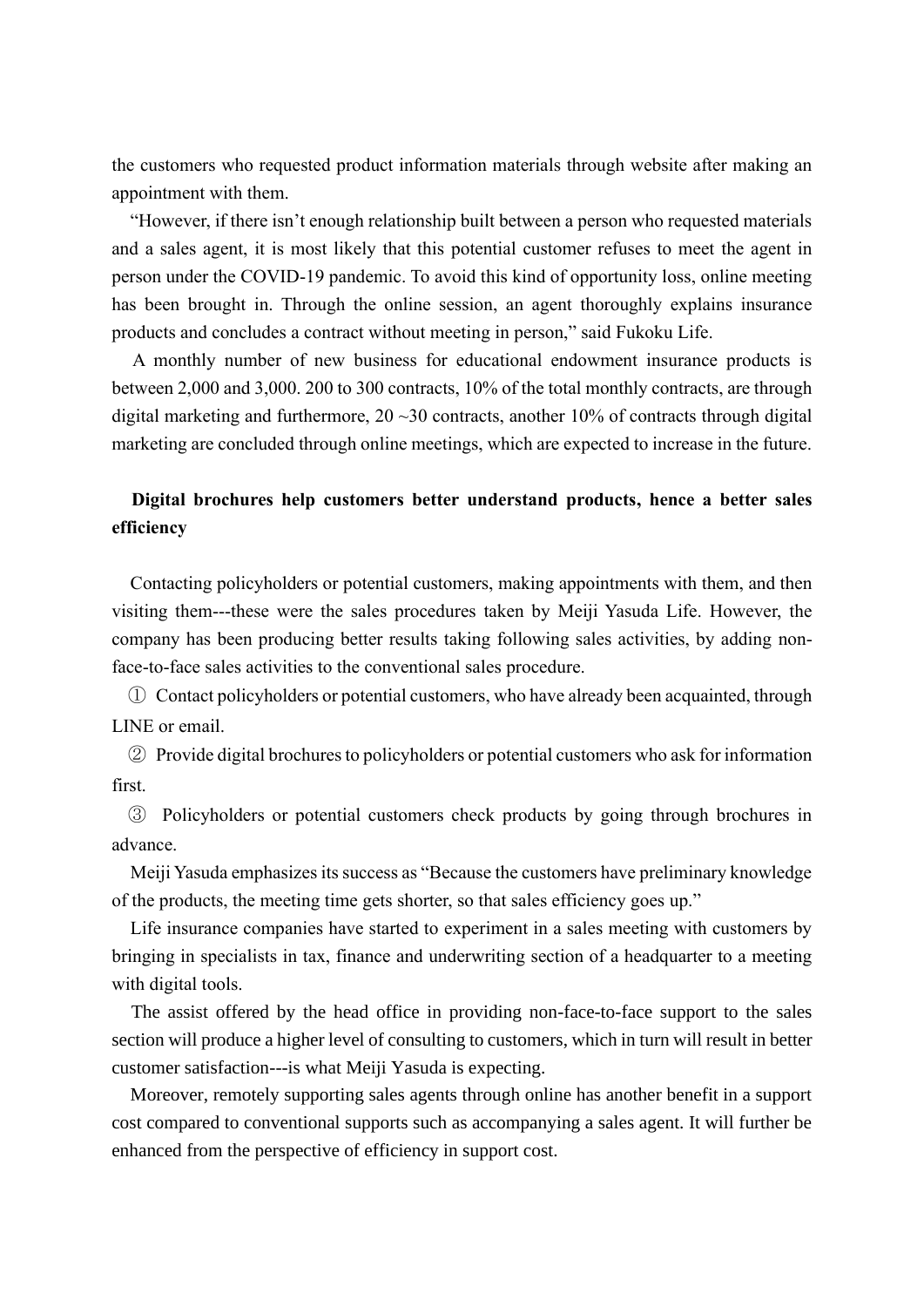While more weights tend to be put on non-face-to-face sales activities, Sumitomo Life emphasizes on the value rooted in people once again.

"It is not just about adopting digital tools or being able to use them. The important thing is that even without meeting in person, we will deliver the customers the same value of being close to customers and supportive, just as always," said Sumitomo Life.

Since life insurance has different roles and values expected by customers depending on their life stages, there are still customers' strong needs of meeting in person with sales agents who listen to them and propose the most ideal plans accordingly. After the face-to-face activities were resumed in July, the number of customers requesting for in-person meetings have been increasing.

Even in the post corona environment, the importance of face-to-face meetings will remain the same. That being said, however, online meetings will never be removed completely.

Non-face-to-face activities by using digital tools exhibit the advantages in preventing corona virus infection and increasing in sales efficiency.

In the context of it, "To find the exquisite combination of non-face-to-face activities with face-to-face activities according to need of each customer is the key," said Nippon Life.

And so, sales agents are expected to improve IT skills and literacies as well as consulting skills backed by advanced knowledge.

### **Producing 80 video clips of training materials to increase learning opportunities**

Along with the changes in lifestyle due to the spread of coronavirus, the way of training sales agents saw changes as well.

Sumitomo Life adopted CloudCampus, an e-learning platform, in September and video viewing is available to sales agents by smartphone.

It aims to create learning opportunities regardless of time and place by streaming video contents made at a head office to sales agents. Sumitomo Life says "While we try to realize efficient working style and to bring up employee's skills and knowledge, at the same time we work further to improve our productivity."

Moreover, training format has changed from the group training led by branch offices at their educational base to the training led by a head office using digital tools.

Fukoku Life prepared training videos for sales agent's PlanDo tablets. 80 five-minute-video clips called Fukoku Microlearning were prepared just in half year.

Last April and May, the time sales agents spent working from home became the time of leaning not only insurance knowledge but also taxes and finances by watching training video clips.